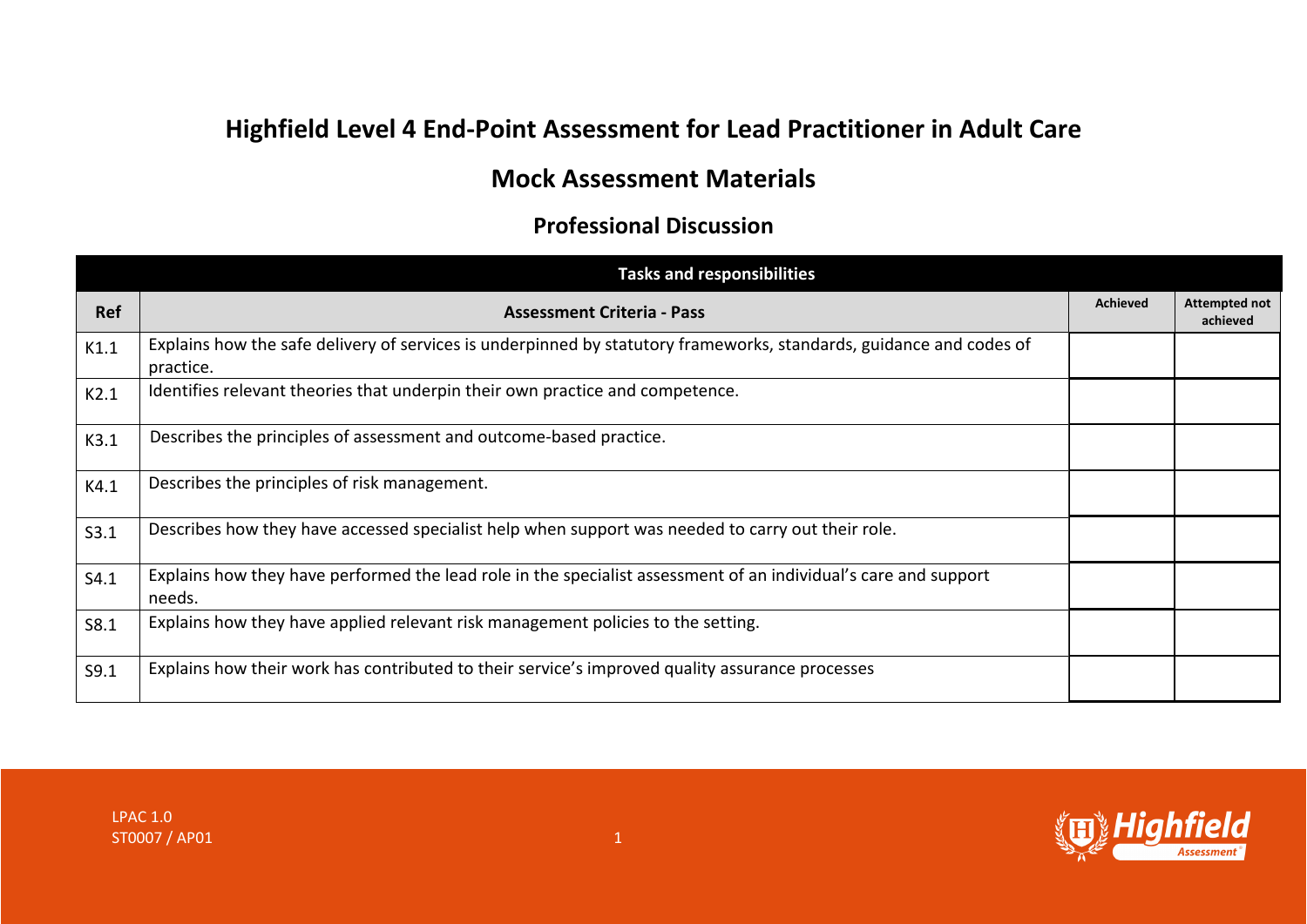| <b>Ref</b> | <b>Assessment Criteria - Distinction</b>                                                                                                                                                       | <b>Achieved</b> | <b>Attempted</b><br>not achieved |
|------------|------------------------------------------------------------------------------------------------------------------------------------------------------------------------------------------------|-----------------|----------------------------------|
| K1.2       | Explains how they identify, use and measure the impact of statutory frameworks, standards, guidance and codes of<br>practice in relation to the safe delivery of services                      |                 |                                  |
| K2.2       | Explains how the relevant theories have impacted upon their job role and the service provided.                                                                                                 |                 |                                  |
| K3.2       | Explains the impact made through implementing assessment and outcome-based practices.                                                                                                          |                 |                                  |
| K4.2       | Describes the impact made through improved risk assessment and management processes on service provision.                                                                                      |                 |                                  |
| S3.2       | Analyses the impact of the specialist support provided and explains how they implement continuous improvement<br>processes based on best practice.                                             |                 |                                  |
| S4.2       | Explains how they have implemented findings of the assessment within their lead role, identifying recommendations<br>which have led to continuous improvements and ensuring positive outcomes. |                 |                                  |
| S8.2       | Evaluates the impact of the relevant risk management policies implemented within the setting.                                                                                                  |                 |                                  |

|            | Dignity and human rights                                                     |                 |                                  |
|------------|------------------------------------------------------------------------------|-----------------|----------------------------------|
| <b>Ref</b> | <b>Assessment Criteria - Pass</b>                                            | <b>Achieved</b> | Attempted not<br>achieved        |
| K5.1       | Explains how they promote and maintain a culture of dignity.                 |                 |                                  |
| <b>Ref</b> | <b>Assessment Criteria – Distinction</b>                                     | <b>Achieved</b> | <b>Attempted</b><br>not achieved |
| K5.2       | Analyses the impact of their behaviours on maintaining a culture of dignity. |                 |                                  |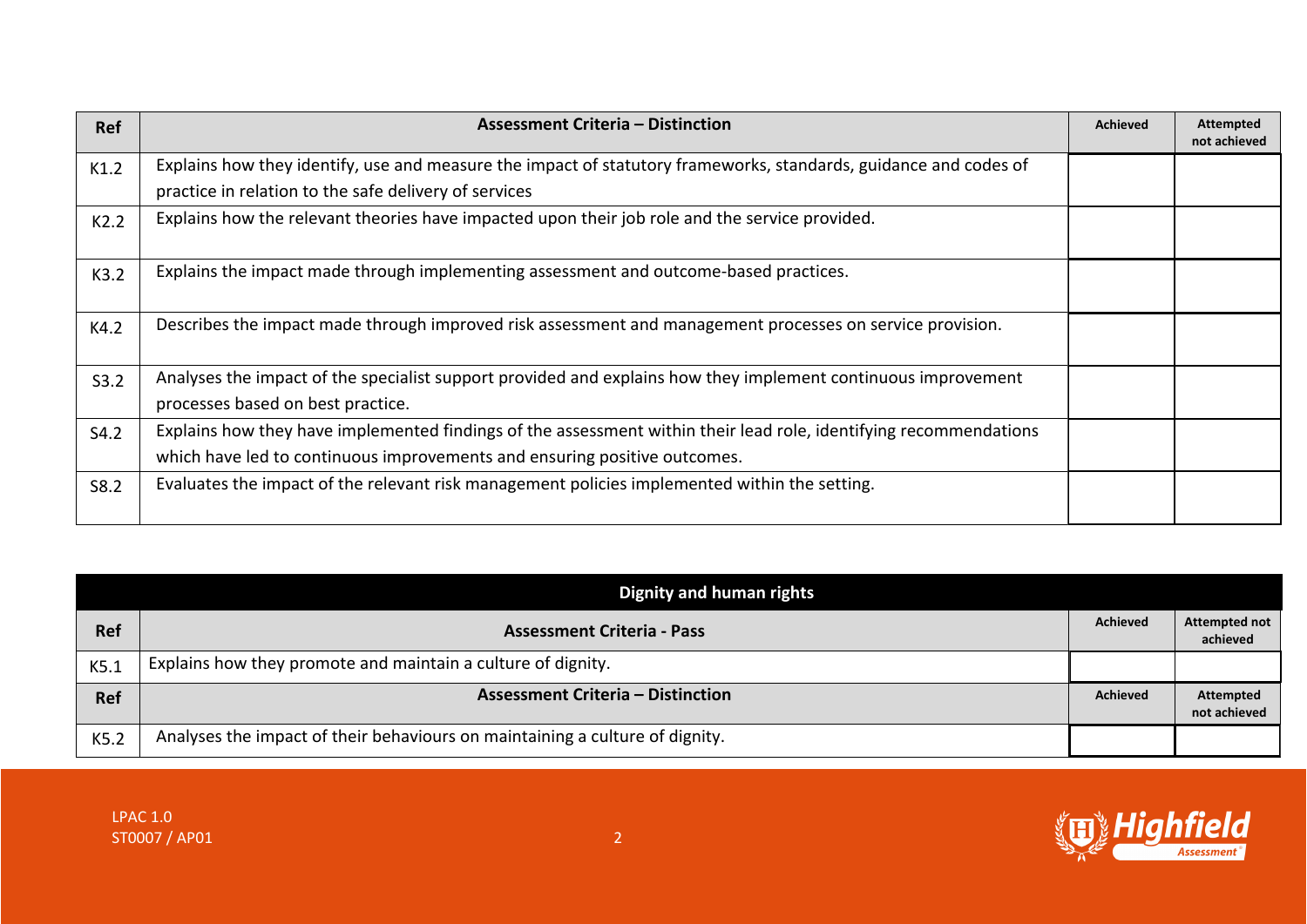|            | <b>Communication</b>                                                                                                               |                 |                                  |
|------------|------------------------------------------------------------------------------------------------------------------------------------|-----------------|----------------------------------|
| <b>Ref</b> | <b>Assessment Criteria - Pass</b>                                                                                                  | <b>Achieved</b> | <b>Attempted not</b><br>achieved |
| K6.1       | Identifies communication barriers and approaches used to overcome them.                                                            |                 |                                  |
| K7.1       | Identifies legal and ethical frameworks regarding confidentiality and information sharing relevant to the setting.                 |                 |                                  |
| K8.1       | Identifies technologies available to enhance communication in your setting.                                                        |                 |                                  |
| S13.1      | Explains how they have identified and addressed barriers to communication through using appropriate resources to<br>overcome them. |                 |                                  |
| S15.1      | Explains how information is adapted to ensure accessibility to enable informed choices to be made                                  |                 |                                  |
|            |                                                                                                                                    |                 |                                  |
| <b>Ref</b> | <b>Assessment Criteria - Distinction</b>                                                                                           | <b>Achieved</b> | <b>Attempted</b><br>not achieved |
| K6.2       | Analyses approaches used to agree solutions which overcame communication barriers.                                                 |                 |                                  |
| K7.2       | Analyses how the legal and ethical frameworks relating to confidentiality and information sharing have been applied.               |                 |                                  |
| K8.2       | Evaluates how the technologies used have enhanced communication.                                                                   |                 |                                  |
| S13.2      | Analyses how resources used in the setting have been implemented to overcome barriers to communication.                            |                 |                                  |
| S15.2      | Implements adaptations to ensure informed choices have been made and are understood. That individual choices have                  |                 |                                  |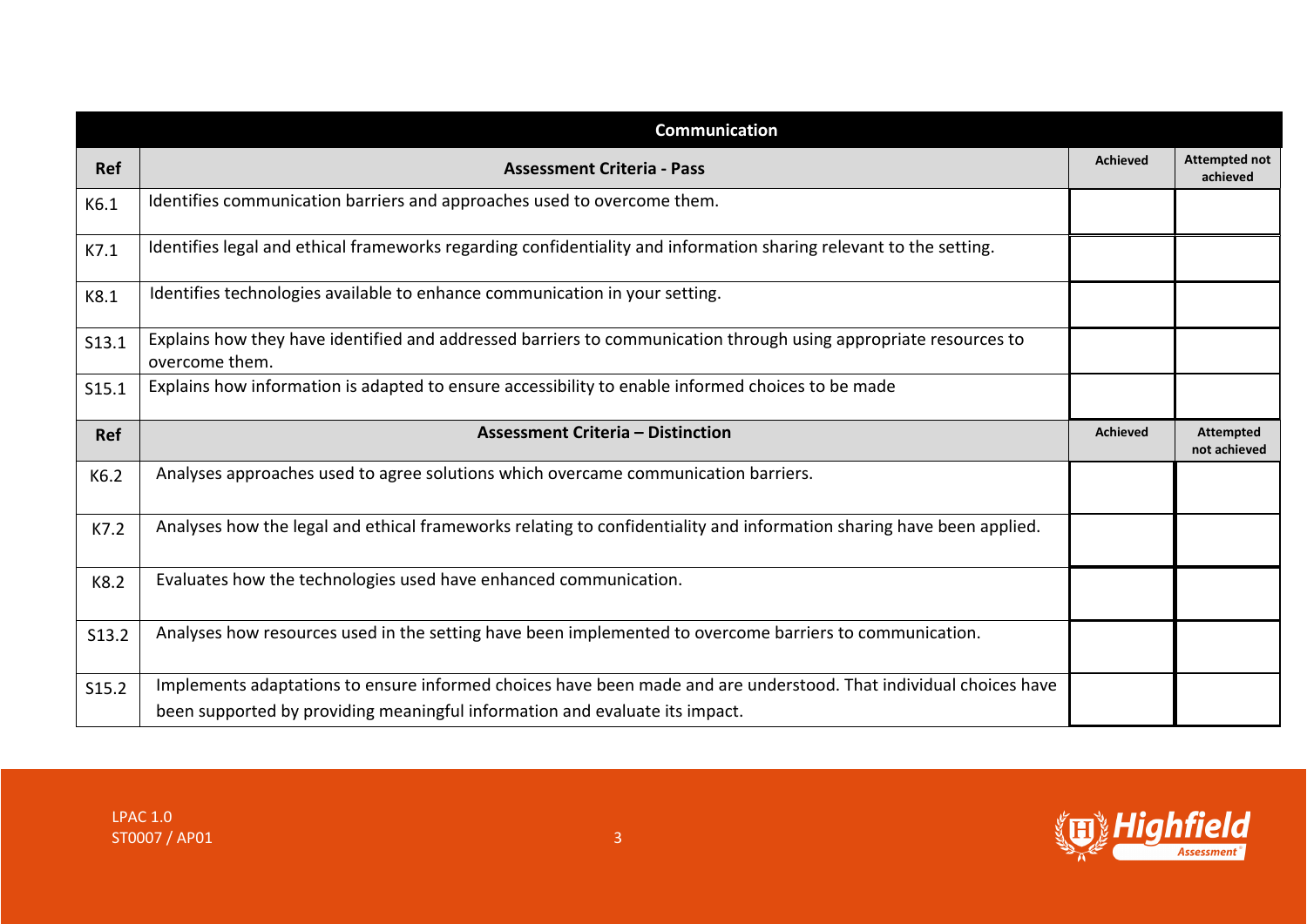|            | <b>Safeguarding</b>                                                                                                                                                                                            |                 |                                  |
|------------|----------------------------------------------------------------------------------------------------------------------------------------------------------------------------------------------------------------|-----------------|----------------------------------|
| <b>Ref</b> | <b>Assessment Criteria - Pass</b>                                                                                                                                                                              | <b>Achieved</b> | <b>Attempted not</b><br>achieved |
| K9.1       | Identifies legislation and national and local solutions for the safeguarding of adults and children including reporting<br>requirements                                                                        |                 |                                  |
| S16.1      | Explains with examples how they apply and ensure compliance with safeguarding procedures in their setting.                                                                                                     |                 |                                  |
| S17.1      | Discusses how they have applied strategies and processes for partnership working with external agencies to respond to<br>safeguarding concerns.                                                                |                 |                                  |
| <b>Ref</b> | <b>Assessment Criteria - Distinction</b>                                                                                                                                                                       | <b>Achieved</b> | Attempted<br>not achieved        |
| K9.2       | Explains how they have interpreted and applied safeguarding procedures, legislation, local and national solutions and<br>reporting requirements in their setting.                                              |                 |                                  |
| S16.2      | Demonstrates how they have improved practices as a result of monitoring compliance with safeguarding procedures.                                                                                               |                 |                                  |
| S17.2      | Evaluates how strategies and processes led to positive outcomes for individuals within the care setting from the<br>partnership approaches and the improvements that have been made on safeguarding processes. |                 |                                  |

|       | <b>Health and wellbeing</b>                                                                                                   |                 |                                  |
|-------|-------------------------------------------------------------------------------------------------------------------------------|-----------------|----------------------------------|
| Ref   | <b>Assessment Criteria - Pass</b>                                                                                             | <b>Achieved</b> | <b>Attempted not</b><br>achieved |
| K10.1 | Identifies models of monitoring, reporting and responding to changes in health and wellbeing.                                 |                 |                                  |
| K11.1 | Describes a range of holistic solutions using person centred approaches used to promote and maintain health and<br>wellbeing. |                 |                                  |

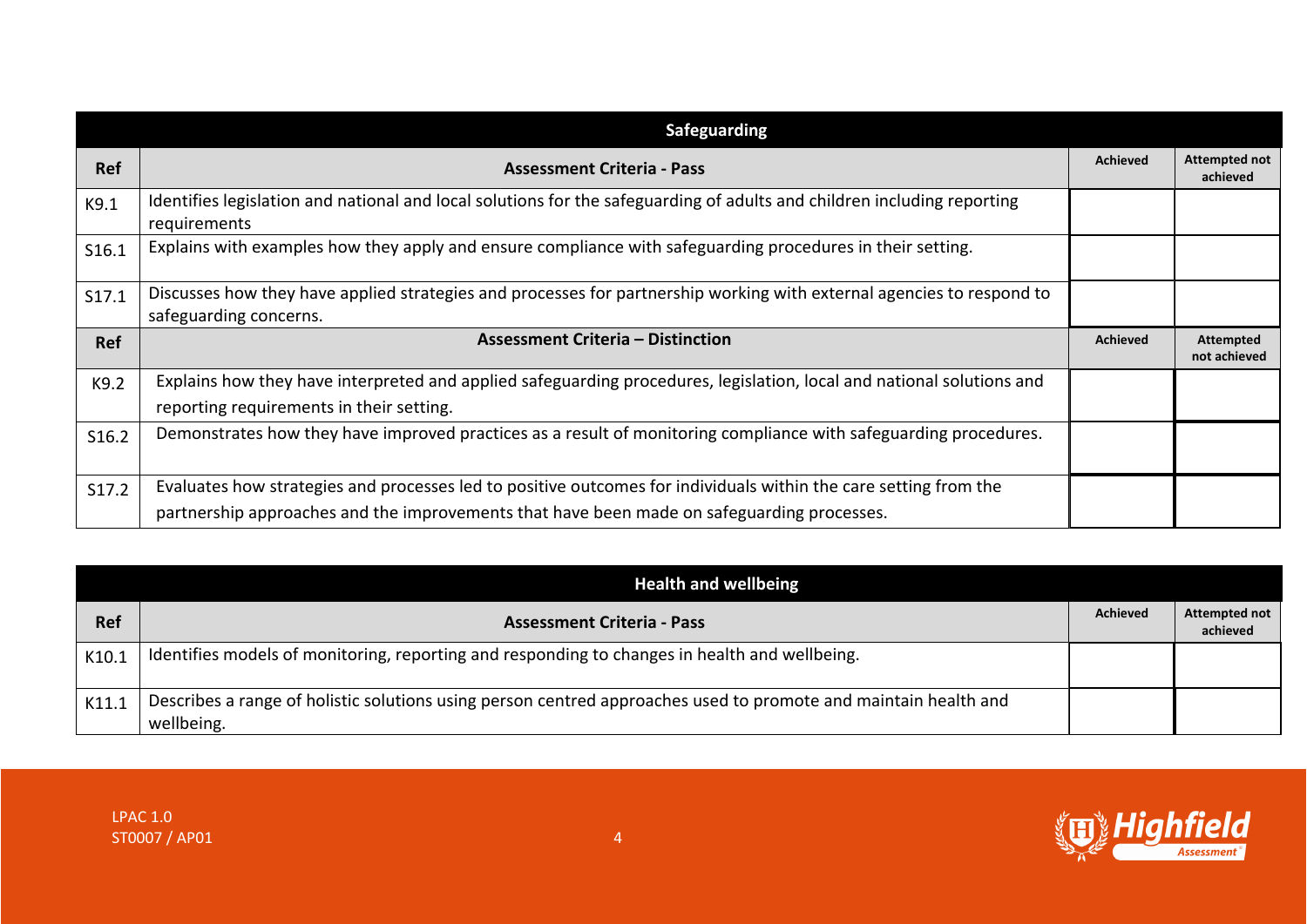| K12.1 | Identifies relevant partnerships developed with other agencies.                                                                                          |                 |                           |
|-------|----------------------------------------------------------------------------------------------------------------------------------------------------------|-----------------|---------------------------|
| S19.1 | Demonstrates, with examples, how partnership approaches have been used to improve health and wellbeing<br>outcomes.                                      |                 |                           |
| Ref   | <b>Assessment Criteria - Distinction</b>                                                                                                                 | <b>Achieved</b> | Attempted<br>not achieved |
| K10.2 | Evaluates relevant models of monitoring, reporting and responding to changes in health and wellbeing.                                                    |                 |                           |
| K11.2 | Analyses the impact of holistic solutions on the health and wellbeing of people accessing services.                                                      |                 |                           |
| K12.2 | Analyses the impact collaboration with partner agencies has had on outcomes for people accessing services.                                               |                 |                           |
| S19.2 | Provides evidence of how they have influenced their employer to embed collaborative working to improve health and<br>wellbeing of all users of services. |                 |                           |

| <b>Professional Development</b> |                                                                                                                                                                |                 |                                  |
|---------------------------------|----------------------------------------------------------------------------------------------------------------------------------------------------------------|-----------------|----------------------------------|
| <b>Ref</b>                      | <b>Assessment Criteria - Pass</b>                                                                                                                              | <b>Achieved</b> | <b>Attempted not</b><br>achieved |
| K13.1                           | Explains how professional development opportunities have been planned and accessed in their own role.                                                          |                 |                                  |
| S20.1                           | Describes and evaluates how a review of own practice resulted in a development opportunity.                                                                    |                 |                                  |
| S21.1                           | Evaluates the effectiveness of their leadership, mentoring and supervision skills and discuss the actions they have taken<br>to address their own development. |                 |                                  |
| S23.1                           | Describes how they contribute to ensuring an ongoing effective learning culture by identifying and valuing the team's<br>abilities.                            |                 |                                  |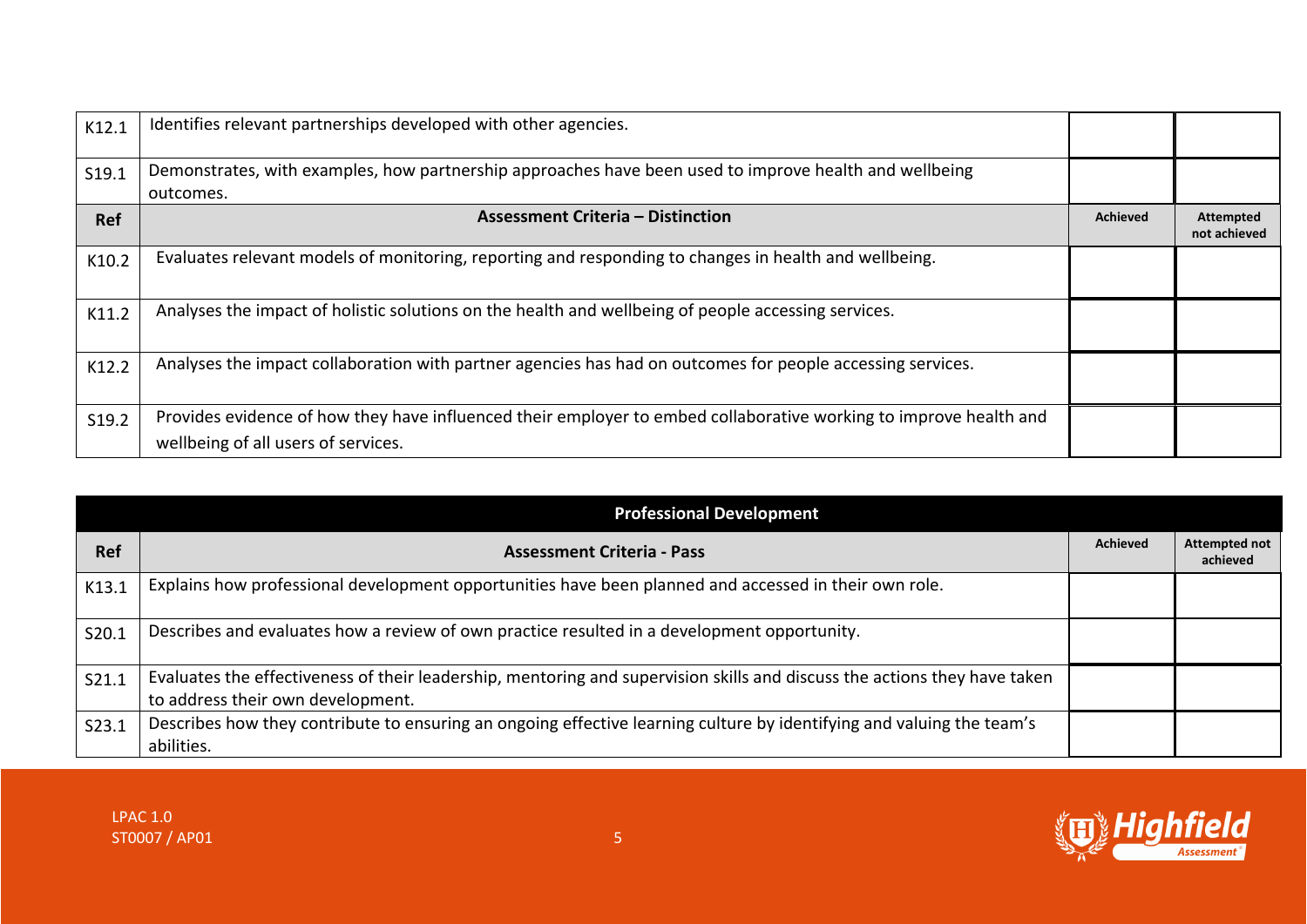| S24.1 | Explains how they have led the values-based recruitment and selection processes within the care setting                                                             |                 |                                  |
|-------|---------------------------------------------------------------------------------------------------------------------------------------------------------------------|-----------------|----------------------------------|
| S25.1 | Explains how they have applied the induction process and how all relevant workers have completed a full induction into<br>the sector, the organisation and service. |                 |                                  |
| S26.1 | Demonstrates how they have effectively led and supported others in their personal development.                                                                      |                 |                                  |
| Ref   | <b>Assessment Criteria – Distinction</b>                                                                                                                            | <b>Achieved</b> | <b>Attempted</b><br>not achieved |
| K13.2 | Evaluates the impact professional development opportunities have had on their knowledge and practice.                                                               |                 |                                  |
| S20.2 | Critically analyses the opportunities available and explains the impact of their choice on development activities<br>undertaken.                                    |                 |                                  |
| S21.2 | Critically analyses the impact that development activities have had on own practice as a lead practitioner.                                                         |                 |                                  |
| S23.2 | Explains the rationale that identified their target/s defined as needing development to make it more effective, how                                                 |                 |                                  |
|       | they determined success measures of meeting effective targets and how many success measures were met.                                                               |                 |                                  |
| S24.2 | Evaluates the impact of using values-based approaches and implementing best practise strategies for recruitment and                                                 |                 |                                  |
|       | selection within care setting                                                                                                                                       |                 |                                  |
| S25.2 | Analyses how the induction process has positively impacted and supported the development of new staff within their                                                  |                 |                                  |
|       | roles                                                                                                                                                               |                 |                                  |
| S26.2 | Explains how they have measured the distance travelled between the existing and required skills and knowledge of                                                    |                 |                                  |
|       | their staff as a result of their intervention.                                                                                                                      |                 |                                  |